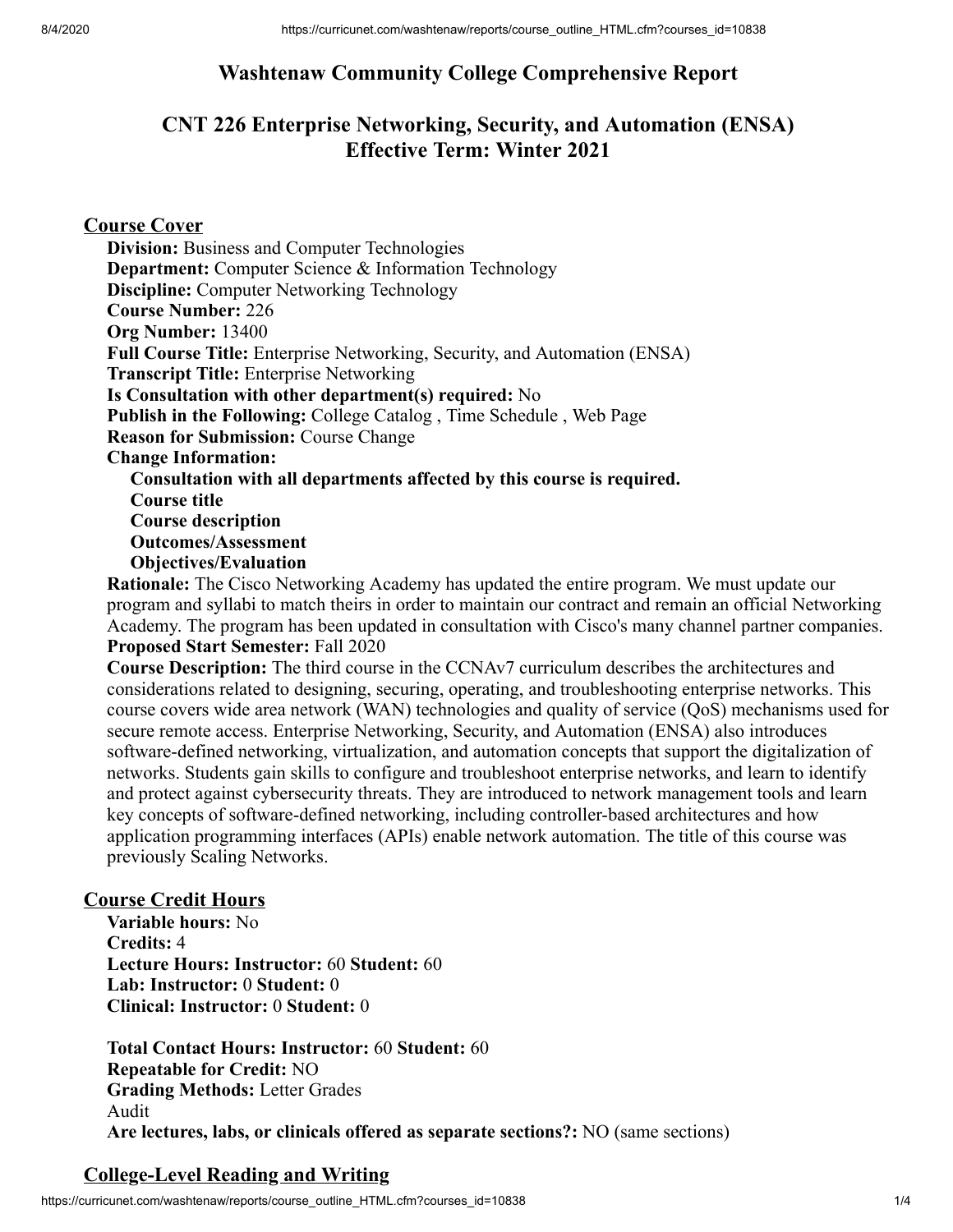College-level Reading & Writing

### **College-Level Math**

No Level Required

## **Requisites**

**Prerequisite** CNT 216 minimum grade "C-" or **Prerequisite** equivalent

### **General Education**

**Degree Attributes** High School articulation approved **General Education Area 7 - Computer and Information Literacy** Assoc in Arts - Comp Lit Assoc in Applied Sci - Comp Lit Assoc in Science - Comp Lit

### **Request Course Transfer**

**Proposed For:** Eastern Michigan University

#### **Student Learning Outcomes**

1. Configure and troubleshoot routers and switches.

#### **Assessment 1**

Assessment Tool: Outcome-related questions on the Cisco online final exam Assessment Date: Fall 2021 Assessment Cycle: Every Three Years Course section(s)/other population: All Number students to be assessed: All How the assessment will be scored: Answer key Standard of success to be used for this assessment: 70% of the students will score 70% or higher on the outcome-related questions Who will score and analyze the data: Departmental faculty will analyze the data. **Assessment 2** Assessment Tool: Outcome-related questions on the Cisco skills-based final exam Assessment Date: Fall 2021 Assessment Cycle: Every Three Years Course section(s)/other population: Random sample of a minimum of three sections over the three-year period Number students to be assessed: All students How the assessment will be scored: The skills exam is scored by WCC faculty, using the CISCO-provided rubric. Standard of success to be used for this assessment: At least 70% of students must score 70% or higher on the Skills-Based Final Exam. Who will score and analyze the data: Department faculty and external sources (if available)

2. Implement Access Control Lists (ACLs) to filter traffic. **Assessment 1**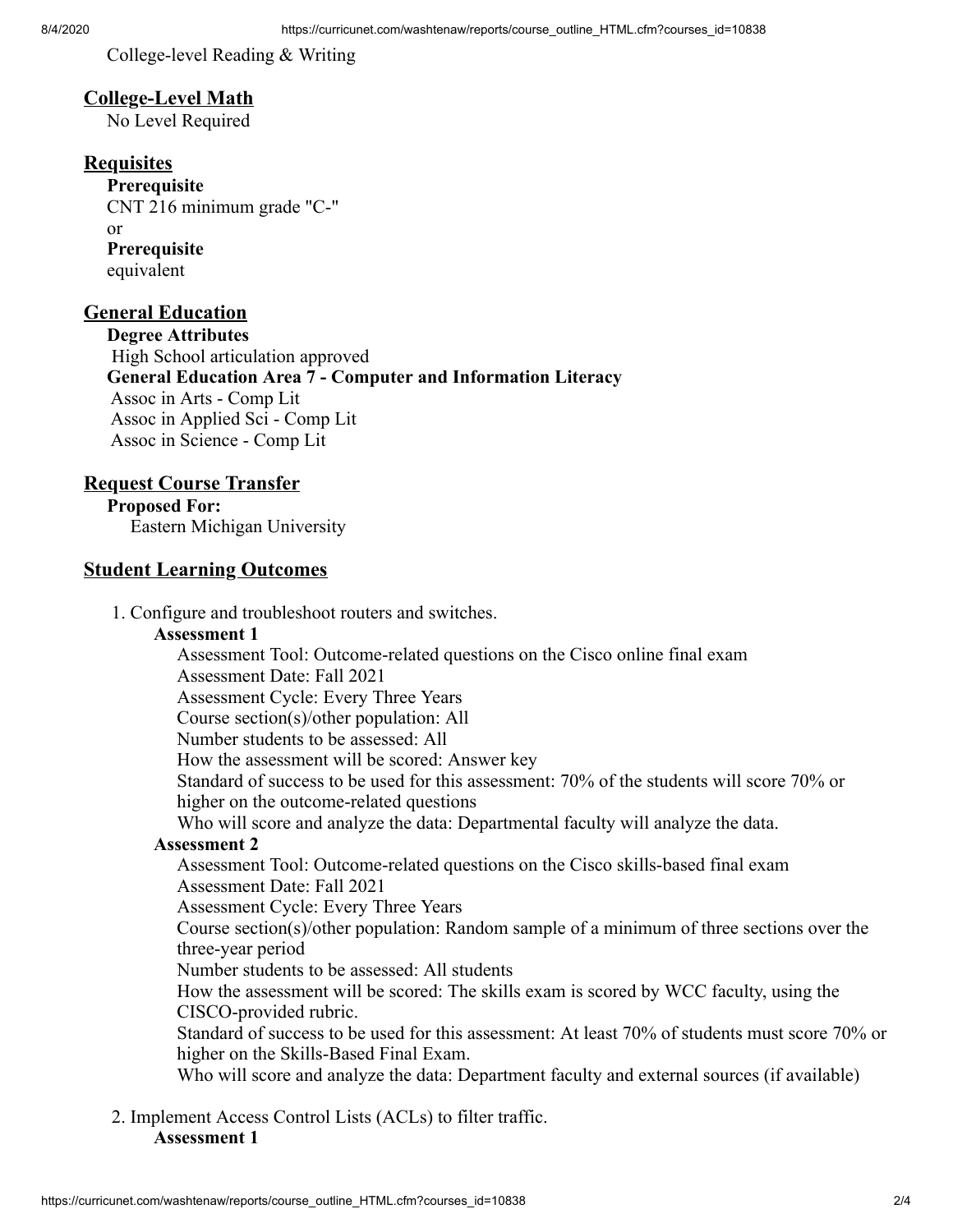8/4/2020 https://curricunet.com/washtenaw/reports/course\_outline\_HTML.cfm?courses\_id=10838

Assessment Tool: A Departmental Task List will be used to assess proficiency (pass/fail) in applying the concepts and in performing hands-on tasks. Assessment Date: Fall 2021 Assessment Cycle: Every Three Years Course section(s)/other population: All Number students to be assessed: All How the assessment will be scored: Departmentally-developed rubric Standard of success to be used for this assessment: 70% of the students will successfully complete all of the tasks. Who will score and analyze the data: Departmental faculty will score and analyze the data.

3. Configure Network Address Translation (NAT).

### **Assessment 1**

Assessment Tool: Outcome-related questions on the Cisco skills-based final exam Assessment Date: Fall 2021

Assessment Cycle: Every Three Years

Course section(s)/other population: Random sample of a minimum of three sections over the three-year period

Number students to be assessed: All students

How the assessment will be scored: The skills exam is scored by WCC faculty, using the CISCO-provided rubric.

Standard of success to be used for this assessment: At least 70% of students must score 70% or higher on the Skills-Based Final Exam.

Who will score and analyze the data: Departmental faculty and external sources (if available)

### **Assessment 2**

Assessment Tool: Outcome-related questions on the Cisco online final exam Assessment Date: Fall 2021

Assessment Cycle: Every Three Years

Course section(s)/other population: All

Number students to be assessed: All

How the assessment will be scored: Answer key

Standard of success to be used for this assessment: 70% of the students will score 70% or higher on the outcome-related questions

Who will score and analyze the data: Departmental faculty will analyze the data.

4. Implement protocols to manage the network.

### **Assessment 1**

Assessment Tool: Outcome-related questions on the Cisco skills-based final exam Assessment Date: Fall 2021

Assessment Cycle: Every Three Years

Course section(s)/other population: Random sample of a minimum of three sections over the three-year period

Number students to be assessed: All students

How the assessment will be scored: The skills exam is scored by WCC faculty, using the CISCO-provided rubric.

Standard of success to be used for this assessment: At least 70% of students must score 70% or higher on the Skills-Based Final Exam.

Who will score and analyze the data: Departmental faculty and external sources (if available)

# **Assessment 2**

Assessment Tool: Outcome-related questions on the Cisco online final exam Assessment Date: Fall 2021 Assessment Cycle: Every Three Years Course section(s)/other population: All

Number students to be assessed: All